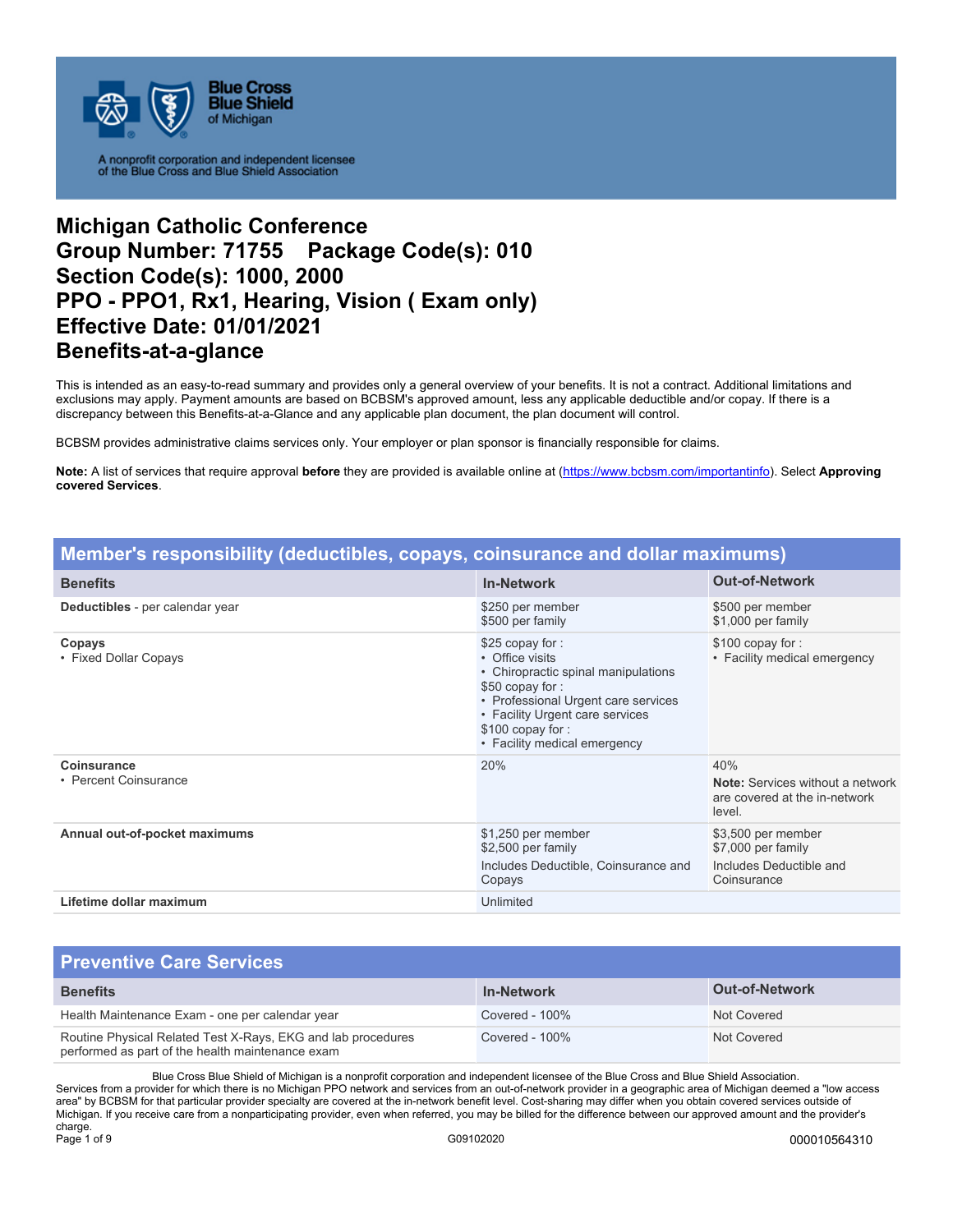| <b>Benefits</b>                                                                                                                                                                                                                                                                                                 | <b>In-Network</b> | <b>Out-of-Network</b>          |
|-----------------------------------------------------------------------------------------------------------------------------------------------------------------------------------------------------------------------------------------------------------------------------------------------------------------|-------------------|--------------------------------|
| Annual Gynecological Exam - two per calendar year, in addition to health<br>maintenance exam                                                                                                                                                                                                                    | Covered - 100%    | Not Covered                    |
| Pap Smear Screening - one per calendar year                                                                                                                                                                                                                                                                     | Covered - 100%    | Not Covered                    |
| Mammography Screening - one per calendar year<br>includes 3D Mammography                                                                                                                                                                                                                                        | Covered - 100%    | Covered - 60% after deductible |
| Contraceptive Methods and Counseling                                                                                                                                                                                                                                                                            | Not Covered       | Not Covered                    |
| Prostate Specific Antigen (PSA) screening - one per calendar year                                                                                                                                                                                                                                               | Covered - 100%    | Not Covered                    |
| Endoscopic Exams - one per calendar year                                                                                                                                                                                                                                                                        | Covered - 100%    | Covered - 60% after deductible |
| Well Child Care<br>• 8 visits, birth through 12 months<br>• 6 visits, 13 months through 23 months<br>• 6 visits, 24 months through 35 months<br>• 2 visits, 36 months through 47 months<br>Visits beyond 47 months are limited to one per member per calendar year<br>under the health maintenance exam benefit | Covered - 100%    | Not Covered                    |
| Immunizations - pediatric and adult                                                                                                                                                                                                                                                                             | Covered - 100%    | Not Covered                    |

| <b>Physician Office Services</b>                                                                                              |                                 |                                |
|-------------------------------------------------------------------------------------------------------------------------------|---------------------------------|--------------------------------|
| <b>Benefits</b>                                                                                                               | <b>In-Network</b>               | <b>Out-of-Network</b>          |
| Office Visits                                                                                                                 | Covered - 100% after \$25 copay | Covered - 60% after deductible |
| Online Visits<br>Note: Services are payable when rendered through Blue Cross Online<br>Visits <sup>SM</sup> or BCBS providers | Covered - 100% after \$25 copay | Covered - 60% after deductible |
| <b>Office Consultations</b>                                                                                                   | Covered - 100% after \$25 copay | Covered - 60% after deductible |
| <b>Pre-Surgical Consultations</b>                                                                                             | Covered - $100\%$               | Covered - 60% after deductible |

| <b>Emergency Medical Care</b>                          |                                                                                                                         |                                                                |
|--------------------------------------------------------|-------------------------------------------------------------------------------------------------------------------------|----------------------------------------------------------------|
| <b>Benefits</b>                                        | <b>In-Network</b>                                                                                                       | <b>Out-of-Network</b>                                          |
| Hospital Emergency Room<br>Qualified medical emergency | Covered - 100% after \$100 copay; copay Covered - 100% after \$100<br>waived if admitted or for an accidental<br>injury | copay; copay waived if admitted<br>or for an accidental injury |
| Non-Emergency use of the Emergency Room                | Not Covered                                                                                                             | Not Covered                                                    |
| <b>Facility Urgent Care Services</b>                   | Covered - 100% after \$50 copay                                                                                         | Covered - 60% after deductible                                 |
| <b>Physician Urgent Care Services</b>                  | Covered - 100% after \$50 copay                                                                                         | Covered - 60% after deductible                                 |
| Ambulance Services - Medically Necessary Transport     | Covered - 80% after deductible                                                                                          | Covered - 80% after deductible                                 |

| <b>Diagnostic Services</b>                       |                                |                                |
|--------------------------------------------------|--------------------------------|--------------------------------|
| <b>Benefits</b>                                  | <b>In-Network</b>              | <b>Out-of-Network</b>          |
| MRI, MRA, PET and CAT Scans and Nuclear Medicine | Covered - 80% after deductible | Covered - 60% after deductible |
| Diagnostic Tests, X-rays, Laboratory & Pathology | Covered - 80% after deductible | Covered - 60% after deductible |
| Radiation Therapy and Chemotherapy               | Covered - 80% after deductible | Covered - 60% after deductible |

Blue Cross Blue Shield of Michigan is a nonprofit corporation and independent licensee of the Blue Cross and Blue Shield Association. Services from a provider for which there is no Michigan PPO network and services from an out-of-network provider in a geographic area of Michigan deemed a "low access area" by BCBSM for that particular provider specialty are covered at the in-network benefit level. Cost-sharing may differ when you obtain covered services outside of Michigan. If you receive care from a nonparticipating provider, even when referred, you may be billed for the difference between our approved amount and the provider's charge. Page 2 of 9 G09102020 000010564310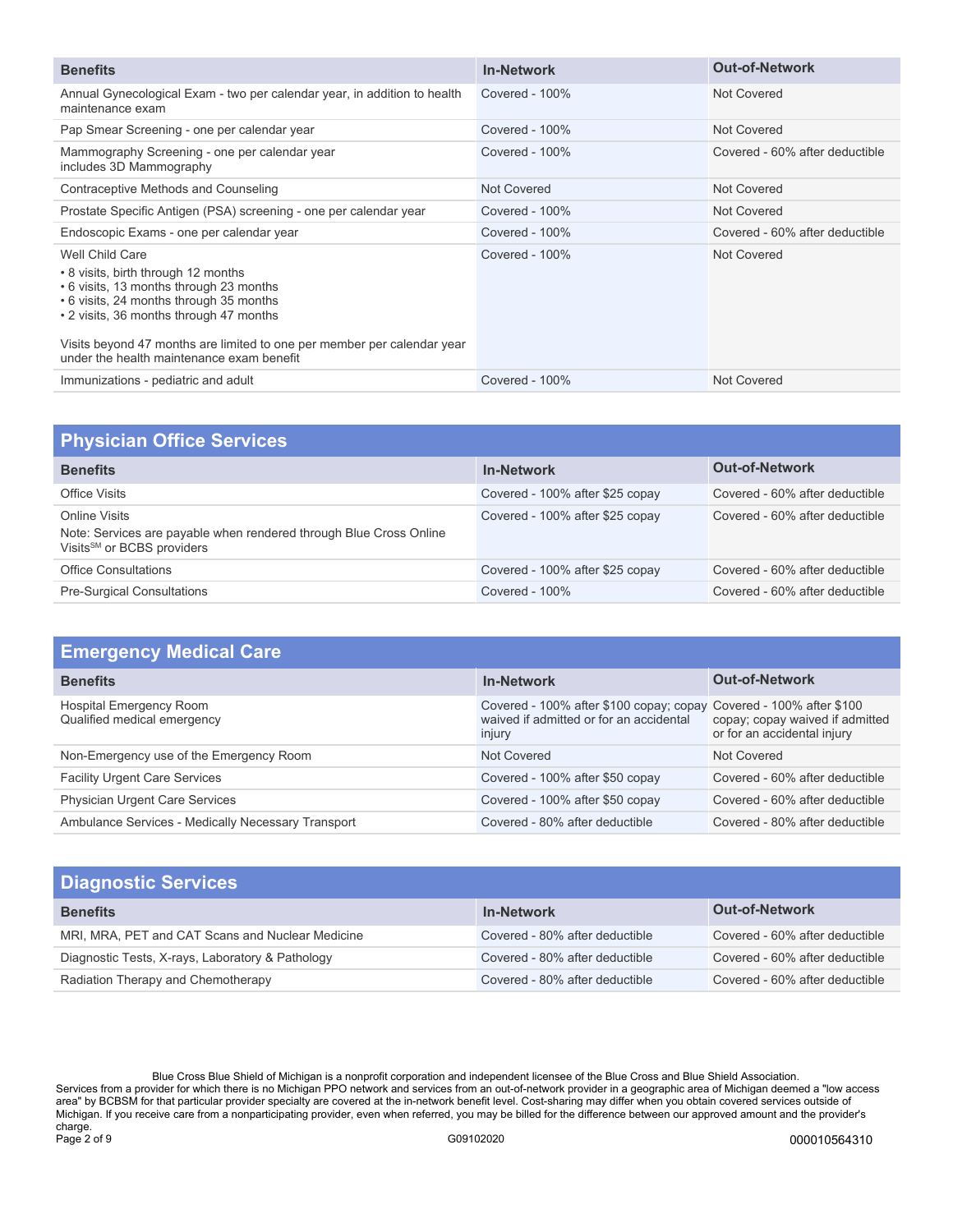| <b>Maternity Services Provided by a Physician</b> |                                |                                |
|---------------------------------------------------|--------------------------------|--------------------------------|
| <b>Benefits</b>                                   | <b>In-Network</b>              | <b>Out-of-Network</b>          |
| <b>Prenatal and Postnatal Care Visits</b>         | Covered - $100\%$              | Covered - 60% after deductible |
| Delivery and Nursery Care                         | Covered - 80% after deductible | Covered - 60% after deductible |

### **Hospital Care** \* You have Blue Distinction Specialty Care Benefits (BDSC), please refer to the BDSC page for specific cost share information

| <b>Benefits</b>                                                                                      | <b>In-Network</b>              | <b>Out-of-Network</b>          |
|------------------------------------------------------------------------------------------------------|--------------------------------|--------------------------------|
| Semi-Private Room, Inpatient Physician Care, General Nursing Care,<br>Hospital Services and Supplies | Covered - 80% after deductible | Covered - 60% after deductible |
| Inpatient Medical Care                                                                               | Covered - 80% after deductible | Covered - 60% after deductible |

| <b>Alternatives to Hospital Care</b>                                         |                                |                                |
|------------------------------------------------------------------------------|--------------------------------|--------------------------------|
| <b>Benefits</b>                                                              | <b>In-Network</b>              | <b>Out-of-Network</b>          |
| Hospice Care                                                                 | Covered - $100\%$              | Covered - $100\%$              |
| Home Health Care                                                             | Covered - 80% after deductible | Covered - 80% after deductible |
| <b>Skilled Nursing</b><br>Limited to a maximum of 120 days per calendar year | Covered - 80% after deductible | Covered - 80% after deductible |

### **Surgical Services** \* You have Blue Distinction Specialty Care Benefits (BDSC), please refer to the BDSC page for specific cost share information

| <b>Benefits</b>                                  | <b>In-Network</b>              | <b>Out-of-Network</b>          |
|--------------------------------------------------|--------------------------------|--------------------------------|
| Surgery (includes related surgical services)     | Covered - 80% after deductible | Covered - 60% after deductible |
| Sterilization<br>excludes reversal sterilization | Not Covered                    | Not Covered                    |

### **Human Organ Transplants**

| <b>Benefits</b>                                                                                                                               | <b>In-Network</b>              | <b>Out-of-Network</b>                          |
|-----------------------------------------------------------------------------------------------------------------------------------------------|--------------------------------|------------------------------------------------|
| Specified Organ Transplants<br>In designated facilities only, when coordinated through BCBSM Human<br>Organ Transplant Program (800-242-3504) | Covered - $100\%$              | Not covered except in designated<br>facilities |
| Kidney, Cornea, Bone Marrow and Skin                                                                                                          | Covered - 80% after deductible | Covered - 60% after deductible                 |

## **Behavioral Health Services (Mental Health and Substance Use Disorder)**

| <b>Benefits</b>                                                                                   | <b>In-Network</b>                                                 | <b>Out-of-Network</b>                                            |
|---------------------------------------------------------------------------------------------------|-------------------------------------------------------------------|------------------------------------------------------------------|
| Inpatient Mental Health Care and Substance Use Disorder Treatment                                 | Covered - 80% after deductible                                    | Covered - 60% after deductible                                   |
| Outpatient Mental Health Care and Substance Use Disorder Treatment<br>• Online Mental Health Care | Covered - 80% after deductible<br>Covered - 100% after \$25 copay | Covered - 60% after deductible<br>Covered - 60% after deductible |
| Office Equivalent Mental Health and Substance Use Disorder Treatment                              | Covered - 100% after \$25 copay                                   | Covered - 60% after deductible                                   |

Blue Cross Blue Shield of Michigan is a nonprofit corporation and independent licensee of the Blue Cross and Blue Shield Association. Services from a provider for which there is no Michigan PPO network and services from an out-of-network provider in a geographic area of Michigan deemed a "low access area" by BCBSM for that particular provider specialty are covered at the in-network benefit level. Cost-sharing may differ when you obtain covered services outside of Michigan. If you receive care from a nonparticipating provider, even when referred, you may be billed for the difference between our approved amount and the provider's charge.<br>Page 3 of 9 Page 3 of 9 G09102020 000010564310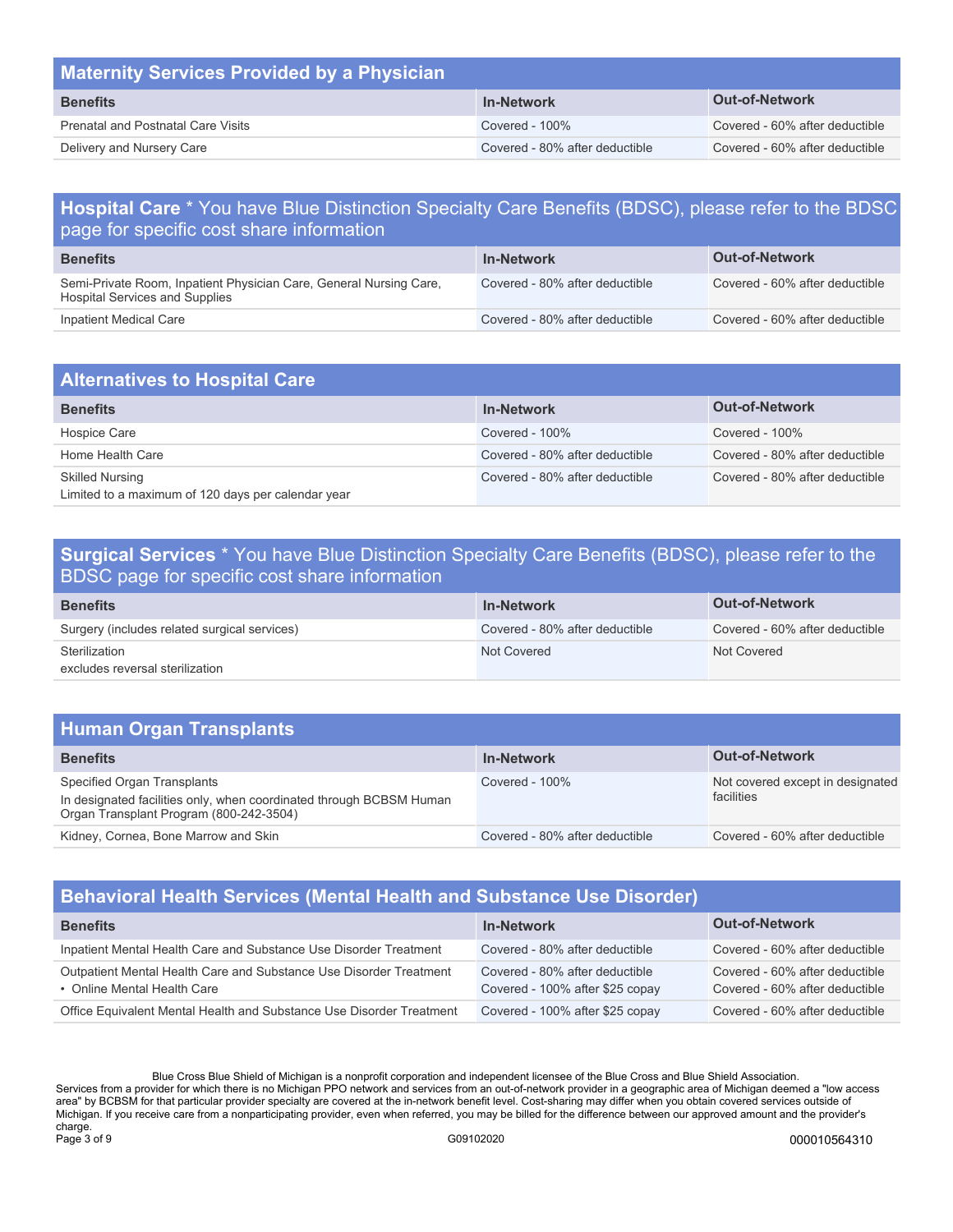| Autism Spectrum Disorders, Diagnoses and Treatment - Up to and including age 18                                                                                                                                                                                                |                                |                                |  |
|--------------------------------------------------------------------------------------------------------------------------------------------------------------------------------------------------------------------------------------------------------------------------------|--------------------------------|--------------------------------|--|
| <b>Benefits</b>                                                                                                                                                                                                                                                                | <b>In-Network</b>              | <b>Out-of-Network</b>          |  |
| Applied Behavioral Analysis (ABA)<br>Pre-authorization required<br><b>Note:</b> Diagnosis of an autism spectrum disorder and a treatment<br>recommendation for ABA services must be obtained by an approved<br>autism evaluation center (AAEC) prior to seeking ABA treatment. | Covered - 80% after deductible | Covered - 60% after deductible |  |
| Physical, Occupational and Speech Therapy<br>Physical, Occupational and Speech therapy with an autism diagnosis is<br>unlimited                                                                                                                                                | Covered - 80% after deductible | Covered - 60% after deductible |  |
| <b>Nutritional Counseling</b>                                                                                                                                                                                                                                                  | Covered - 80% after deductible | Covered - 60% after deductible |  |

| <b>Other Covered Services</b>                                                                  |                                 |                                |  |
|------------------------------------------------------------------------------------------------|---------------------------------|--------------------------------|--|
| <b>Benefits</b>                                                                                | <b>In-Network</b>               | <b>Out-of-Network</b>          |  |
| Cardiac Rehabilitation                                                                         | Covered - 80% after deductible  | Covered - 60% after deductible |  |
| <b>Chiropractic Spinal Manipulation</b><br>Limited to a maximum of 24 visits per calendar year | Covered - 100% after \$25 copay | Covered - 60% after deductible |  |
| Durable Medical Equipment                                                                      | Covered - 80% after deductible  | Covered - 80% after deductible |  |
| Prosthetic and Orthotic Devices                                                                | Covered - 80% after deductible  | Covered - 80% after deductible |  |
| <b>Private Duty Nursing Care</b>                                                               | Covered - 50%                   | Covered - 50% after deductible |  |
| Allergy Testing and Therapy                                                                    | Covered - $100\%$               | Covered - 60% after deductible |  |

| <b>Therapy Services</b>                   |                                |                                |
|-------------------------------------------|--------------------------------|--------------------------------|
| <b>Benefits</b>                           | <b>In-Network</b>              | <b>Out-of-Network</b>          |
| Physical, Occupational and Speech Therapy | Covered - 80% after deductible | Covered - 60% after deductible |

# **Blue Distinction Specialty Care**

**Blue Distinction Centers** identifies facilities that demonstrate proven expertise in delivering safe, effective, high-quality care for select specialty procedures.

**Blue Distinction Centers+** are Blue Distinction Centers that are also recognized for their expertise and cost-efficiency in delivering safe, effective, highquality specialty care.

| <b>Specialty</b>         | <b>BDC Plus Center</b> | <b>BDC Center</b>   | <b>In-Network</b>   | <b>Out-of-Network</b> |
|--------------------------|------------------------|---------------------|---------------------|-----------------------|
| <b>Bariatric Surgery</b> | Covered - 80% after    | Covered - 80% after | Covered - 60% after | Covered - 60% after   |
|                          | deductible             | deductible          | deductible          | deductible            |

Blue Cross Blue Shield of Michigan is a nonprofit corporation and independent licensee of the Blue Cross and Blue Shield Association. Services from a provider for which there is no Michigan PPO network and services from an out-of-network provider in a geographic area of Michigan deemed a "low access area" by BCBSM for that particular provider specialty are covered at the in-network benefit level. Cost-sharing may differ when you obtain covered services outside of Michigan. If you receive care from a nonparticipating provider, even when referred, you may be billed for the difference between our approved amount and the provider's charge.<br>Page 4 of 9 Page 4 of 9 G09102020 000010564310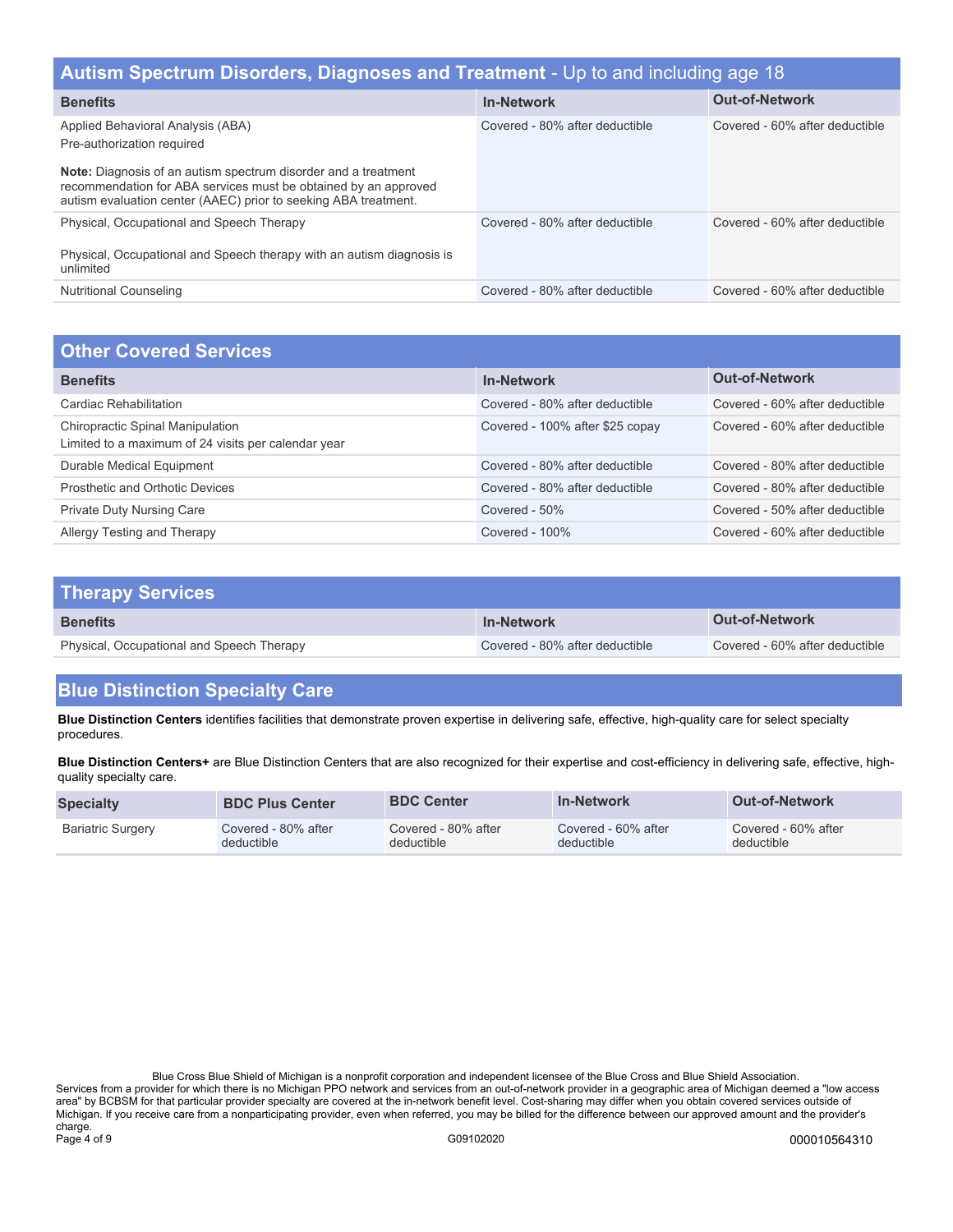

## **Michigan Catholic Conference Group Number: 71755 Package Code(s): 010 Section Code(s): 1000, 2000 Hearing Care Coverage Effective Date: 01/01/2018 Benefits-at-a-glance**

This is intended as an easy-to-read summary and provides only a general overview of your benefits. It is not a contract. Additional limitations and exclusions may apply. Payment amounts are based on BCBSM's approved amount, less any applicable deductible and/or copay. If there is a discrepancy between this Benefits-at-a-Glance and any applicable plan document, the plan document will control.

BCBSM provides administrative claims services only. Your employer or plan sponsor is financially responsible for claims.

### **Covered services**

**To be payable, hearing care benefits must be received from a participating provider and in the order listed.** 

| <b>Benefits</b>                                                                                                        | <b>Participating Provider</b> | <b>Non-Participating Provider</b> |
|------------------------------------------------------------------------------------------------------------------------|-------------------------------|-----------------------------------|
| <b>Frequency Limitation</b>                                                                                            | Once every 36 months          |                                   |
| Audiometric Exam                                                                                                       | Covered - $100\%$             | Not Covered                       |
| Hearing Aid Evaluation                                                                                                 | Covered - $100\%$             | Not Covered                       |
| <b>Hearing Aid</b>                                                                                                     | Covered - $100\%$             | Not Covered                       |
| Member may be responsible for the difference in cost between our<br>approved amount and the charge of the hearing aid. |                               |                                   |
| <b>Hearing Aid Conformity Test</b>                                                                                     | Covered - 100%                | Not Covered                       |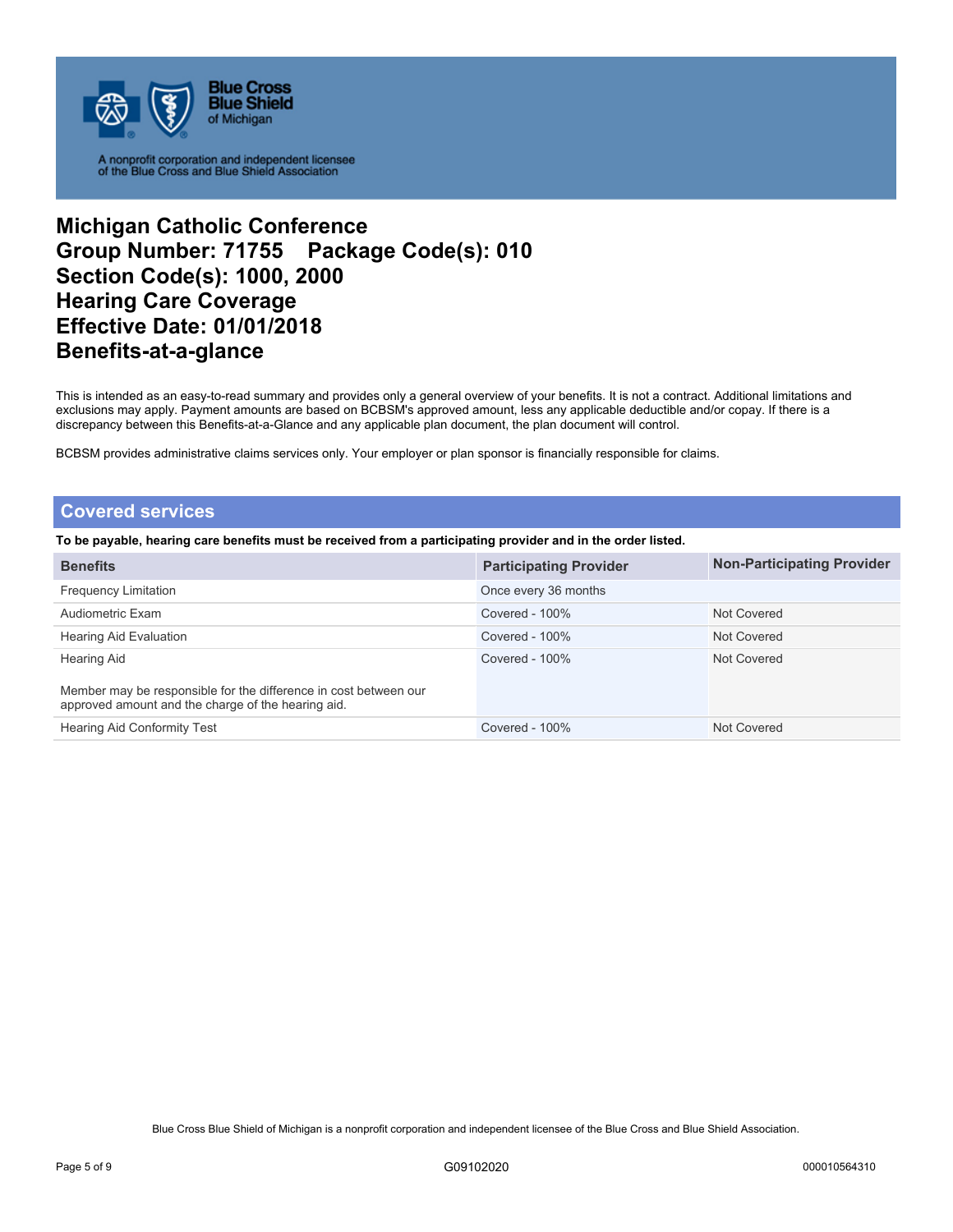

## **Michigan Catholic Conference Group Number: 71755 Package Code(s): 010 Section Code(s): 1000, 2000 Prescription Drugs Effective Date: 01/01/2021 Benefits-at-a-glance**

This is intended as an easy-to-read summary and provides only a general overview of your benefits. It is not a contract. Additional limitations and exclusions may apply. Payment amounts are based on BCBSM's approved amount, less any applicable deductible and/or copay. If there is a discrepancy between this Benefits-at-a-Glance and any applicable plan document, the plan document will control.

BCBSM provides administrative claims services only. Your employer or plan sponsor is financially responsible for claims.

Your prescription drug copays, including mail order copays, may be subject to the same annual out-of-pocket maximum required under your medical coverage.

| Member's responsibility (copays and coinsurance amounts)                                                                                                                                                                                                                                                                                                   |                                                                                                                                                                                                                                                                                                                                                                                                                    |  |  |
|------------------------------------------------------------------------------------------------------------------------------------------------------------------------------------------------------------------------------------------------------------------------------------------------------------------------------------------------------------|--------------------------------------------------------------------------------------------------------------------------------------------------------------------------------------------------------------------------------------------------------------------------------------------------------------------------------------------------------------------------------------------------------------------|--|--|
| <b>Benefits</b>                                                                                                                                                                                                                                                                                                                                            | Coverage                                                                                                                                                                                                                                                                                                                                                                                                           |  |  |
| Out of Pocket Maximum                                                                                                                                                                                                                                                                                                                                      | \$5,100 per individual<br>\$10,700 per family                                                                                                                                                                                                                                                                                                                                                                      |  |  |
| Retail - 30 day supply                                                                                                                                                                                                                                                                                                                                     | \$7 copay - Generic drugs<br>\$30 copay - Preferred brand drugs<br>\$50 copay - Non-Preferred brand drugs<br>Prescriptions and refills obtained from a non-network pharmacy are<br>reimbursed at 75% of the approved amount, less the member's copay.                                                                                                                                                              |  |  |
| Retail and Mail Order - 90 day supply                                                                                                                                                                                                                                                                                                                      | \$14 copay - Generic drugs<br>\$60 copay - Preferred brand drugs<br>\$100 copay - Non-Preferred brand drugs                                                                                                                                                                                                                                                                                                        |  |  |
| Specialty Drugs - 30 day supply<br><b>Exclusive Specialty Network:</b> We only cover specialty drugs when obtained<br>from our exclusive specialty pharmacy network. Covered drugs will be subject<br>to the member's cost-share requirements. If a member obtains specialty drugs<br>from any other provider, they may be responsible for the total cost. | Retail:<br>\$7 copay - Generic drugs<br>\$30 copay - Preferred brand drugs<br>\$50 copay - Non-Preferred brand drugs<br>Mail Order:<br>\$14 copay - Generic drugs<br>\$60 copay - Preferred brand drugs<br>\$100 copay - Non-Preferred brand drugs<br>Members are restricted to a 30 day supply at both retail and mail order<br>and certain specialty drugs are limited to only a 15 day supply for each<br>fill. |  |  |
| Adult and childhood select preventive immunizations as recommended by the<br>USPSTF, ACIP, HRSA or other sources as recognized by BCBSM that are in<br>compliance with the provisions of the PPACA                                                                                                                                                         | <b>Covered - 100%</b>                                                                                                                                                                                                                                                                                                                                                                                              |  |  |
| <b>Additional Services</b>                                                                                                                                                                                                                                                                                                                                 |                                                                                                                                                                                                                                                                                                                                                                                                                    |  |  |
| Oral and Injectable Contraceptives                                                                                                                                                                                                                                                                                                                         | <b>Not Covered</b>                                                                                                                                                                                                                                                                                                                                                                                                 |  |  |
| <b>Smoking Cessation Drugs</b>                                                                                                                                                                                                                                                                                                                             | Covered                                                                                                                                                                                                                                                                                                                                                                                                            |  |  |
| <b>Weight Loss Drugs</b>                                                                                                                                                                                                                                                                                                                                   | Covered                                                                                                                                                                                                                                                                                                                                                                                                            |  |  |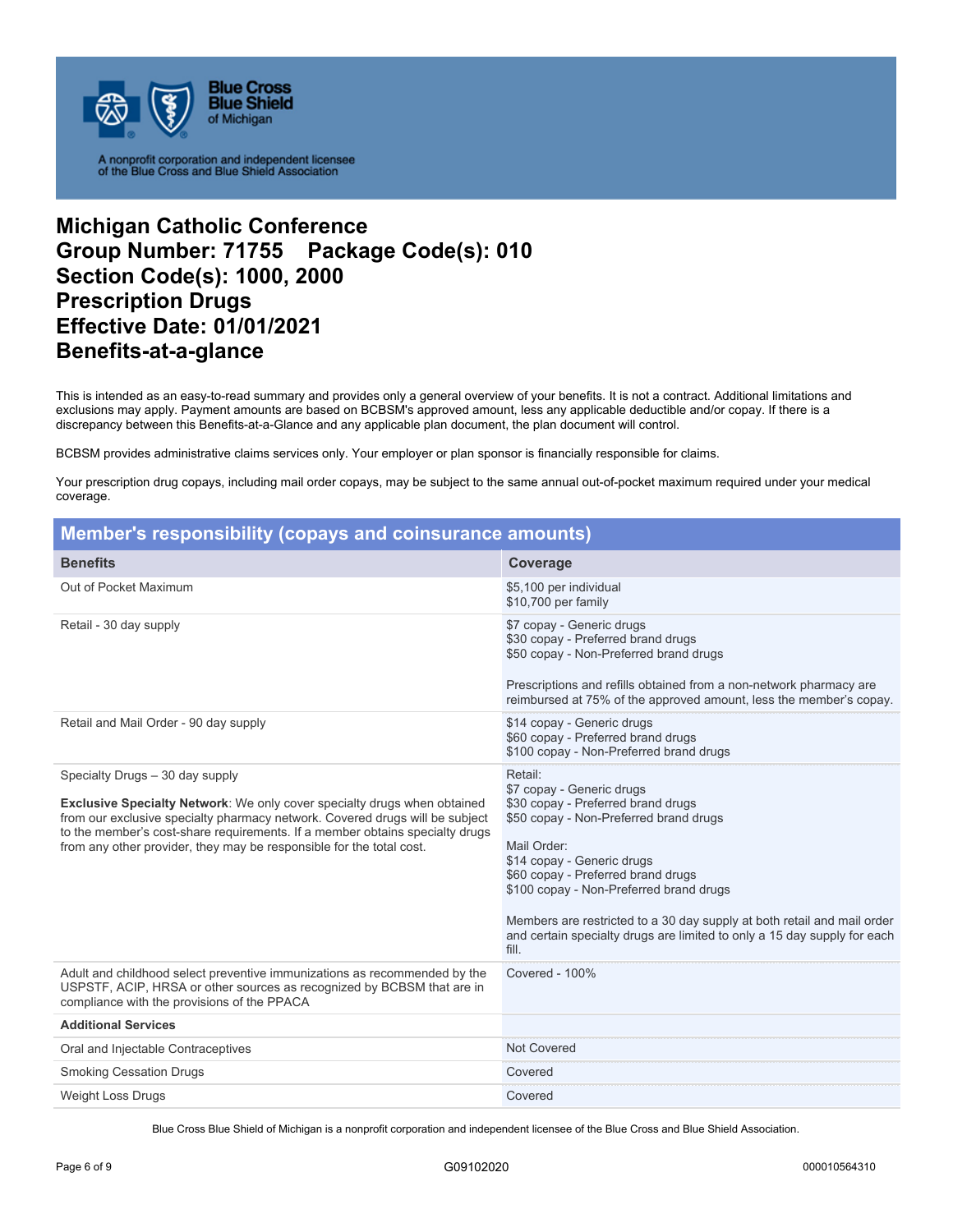| <b>Benefits</b>          | Coverage                                                                                                                                                                                                                                                                                                                                               |
|--------------------------|--------------------------------------------------------------------------------------------------------------------------------------------------------------------------------------------------------------------------------------------------------------------------------------------------------------------------------------------------------|
| <b>Impotency Drugs</b>   | Covered                                                                                                                                                                                                                                                                                                                                                |
| Infertility Drugs        | Not Covered                                                                                                                                                                                                                                                                                                                                            |
| <b>Diabetic Supplies</b> | Includes:<br>Select Diabetes Glucose Monitor:<br>\$30 copay<br>Needles/Syringes - Covered at 100% if an injectable prescription drug<br>was filled within the last 120 days under the BCBSM Rx benefit<br>Retail Test Strips and Lancets:<br>\$7 copay - Generic drugs<br>\$30 copay - Preferred brand drugs<br>\$50 copay - Non-Preferred brand drugs |
|                          | Mail Order Test Strips and Lancets:<br>\$14 copay - Generic drugs<br>\$60 copay - Preferred brand drugs<br>\$100 copay - Non-Preferred brand drugs                                                                                                                                                                                                     |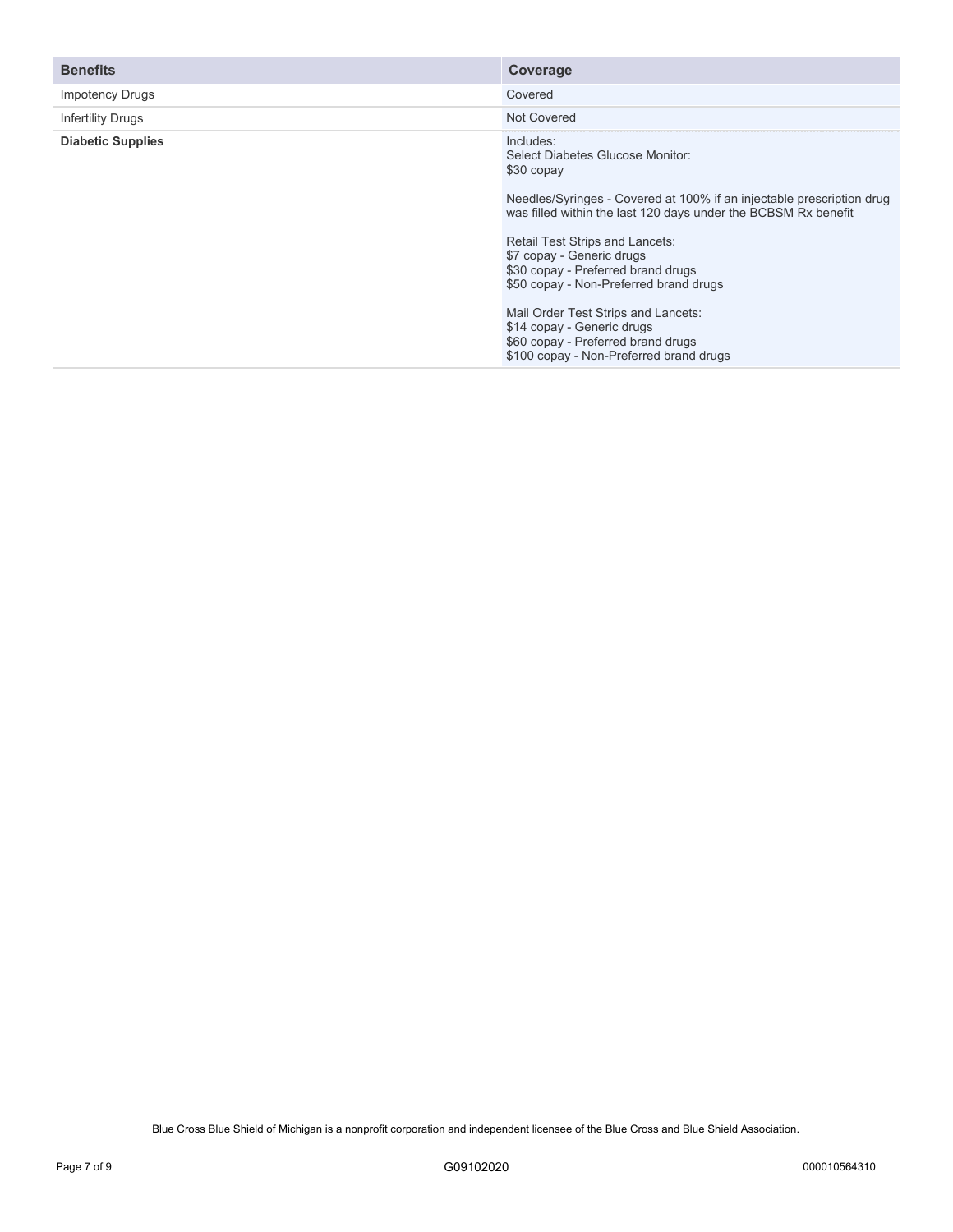

# **Michigan Catholic Conference Group Number: 71755 Package Code(s): 010 Section Code(s): 1000, 2000 Vision Coverage - Blue Signature VSP Exam Only Effective Date: 01/01/2021 Benefits-at-a-glance**

This is intended as an easy-to-read summary and provides only a general overview of your benefits. It is not a contract. Additional limitations and exclusions may apply. Payment amounts are based on BCBSM's approved amount, less any applicable deductible and/or copay. If there is a discrepancy between this Benefits-at-a-Glance and any applicable plan document, the plan document will control.

BCBSM provides administrative claims services only. Your employer or plan sponsor is financially responsible for claims.

Blue Vision benefits are provided by Vision Service Plan (VSP), the largest provider of vision care in the nation. VSP is an independent company providing vision benefit services for Blues members. To find a VSP doctor, call **1-800-877-7195** or log on to the VSP Web site at **vsp.com**.

#### **Value added discounts**

Laser VisionCare<sup>sM</sup> – VSP has contracted with many of the nation's finest laser surgery facilities and doctors, offering you a discount off PRK and LASIK surgeries, available through contracted laser centers. Visit VSP's Web site at **vsp.com** to learn more about this exciting program. **Prescription glasses** – Your plan provides unlimited use of the 20 percent discount on glasses as long as an eye exam has been performed in the last 12 months.

**Contact lenses** – VSP also offers valuable savings on annual supplies of certain brands of contacts. Visit **vsp.com** or ask your doctor for details.

#### **Locating your VSP network doctor**

When you obtain services from a VSP network doctor, you get the most value from your VSP benefit. VSP offers two convenient ways to locate a VSP doctor near your home or office, or to verify your doctor is a VSP network doctor:

• Visit the VSP Web site at **vsp.com** 

### • Call VSP Member Services at **1-800-877-7195**

| <b>Member's responsibility (copayments)</b> |                           |                                             |  |
|---------------------------------------------|---------------------------|---------------------------------------------|--|
| <b>Benefits</b>                             | <b>VSP Network Doctor</b> | <b>Non-VSP Provider</b>                     |  |
| Eye Exam                                    | \$25 copay                | Reimbursement up to \$35 less<br>\$25 copay |  |
| Lenses and/or frames                        | Not applicable            | Not applicable                              |  |

| <b>Eye exams</b>                                                                                                                                                                              |                           |                                                       |
|-----------------------------------------------------------------------------------------------------------------------------------------------------------------------------------------------|---------------------------|-------------------------------------------------------|
| <b>Benefits</b>                                                                                                                                                                               | <b>VSP Network Doctor</b> | <b>Non-VSP Provider</b>                               |
| Complete eye exam by an ophthalmologist or optometrist. The exam<br>includes refraction, glaucoma testing and other tests necessary to<br>determine the overall visual health of the patient. | Covered - \$25 copay      | Covered - reimbursement up to<br>\$35 less \$25 copay |
|                                                                                                                                                                                               | Once every 12 months      |                                                       |